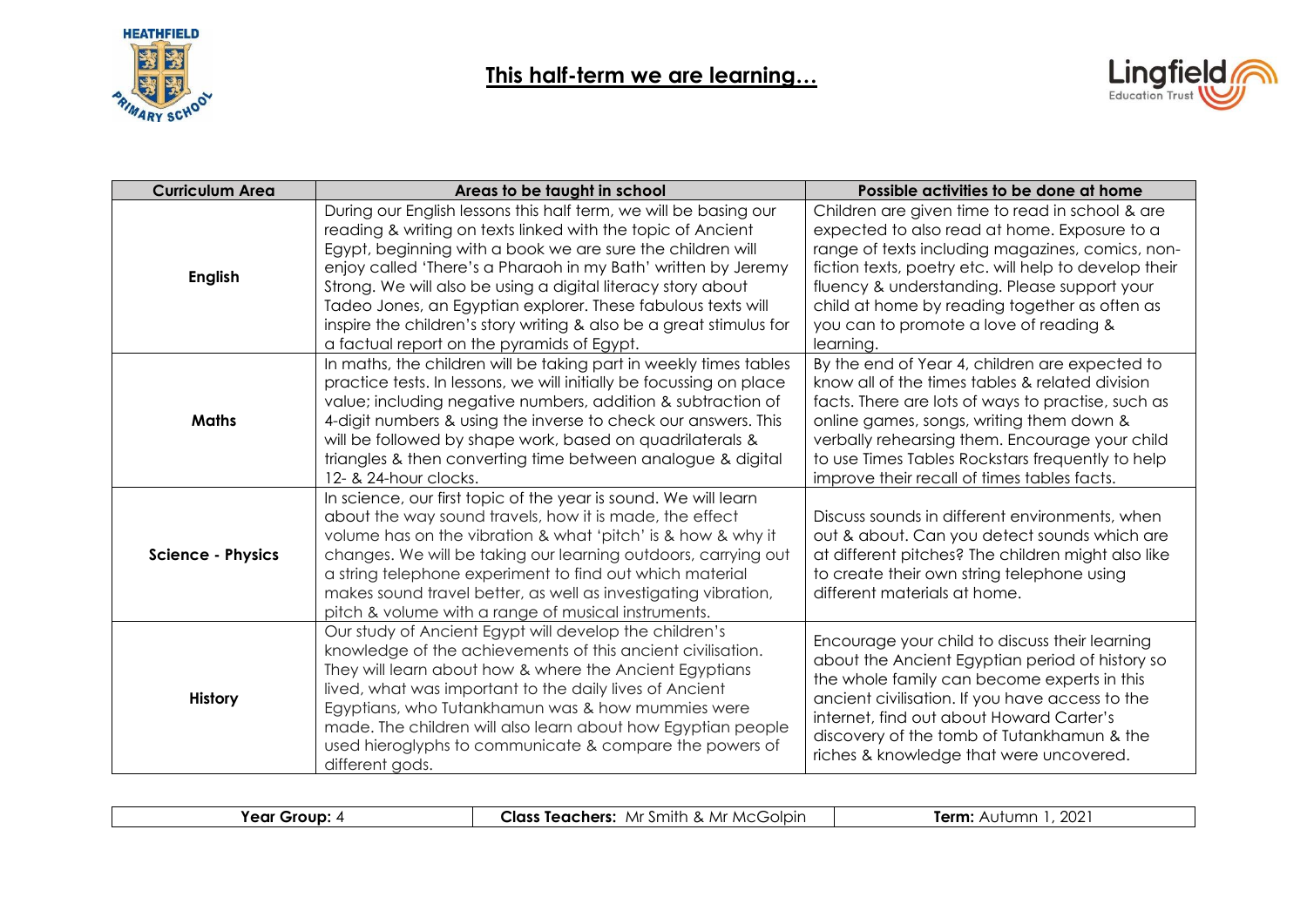



| Computing    | The children will learn what debugging is & use what they<br>learn to debug paper algorithms. Over the weeks, they will<br>use & investigate the different features of 'Sprite', including<br>effects & scoring systems, which they will then use to make a<br>quiz of their own on the topic of Ancient Egypt.                                                   | Look at different types of quizzes. Are there any<br>effects & colours that look good, which the<br>children may want to use in the classroom when<br>they create their own quiz using their newly-<br>acquired computing skills?           |
|--------------|-------------------------------------------------------------------------------------------------------------------------------------------------------------------------------------------------------------------------------------------------------------------------------------------------------------------------------------------------------------------|---------------------------------------------------------------------------------------------------------------------------------------------------------------------------------------------------------------------------------------------|
| <b>RE</b>    | We will learn about the lives of people of faith from different<br>religions. We will identity key events in their lives, how their<br>faith & beliefs have influenced them to care for others, & how<br>it has inspired their lives & work. They will compare & contrast<br>these stories before examining the role of beliefs &/or faith in<br>their own lives. | You could discuss what other religions may do to<br>show care for others. Does anybody at home<br>have any involvement in, or support a charity?<br>Discuss strategies that may be of help to them<br>when faced with their own challenges. |
| <b>PE</b>    | The children will learn how to play football. They will learn how<br>to kick a ball effectively, collaborate in team games & learn<br>the basic rules.                                                                                                                                                                                                            | Discuss what part of the foot you should kick a<br>ball with. Watch a football game & discuss the<br>different tactics used.                                                                                                                |
| <b>Music</b> | We will learn how music has brought society together<br>throughout the ages. The children will be looking at different<br>genres of music & learning how to listen & compose. By the<br>end of the term, they will have learned a new song & how to<br>play the glockenspiel.                                                                                     | Listen to a range of songs & discuss how these<br>might have been composed. What instruments<br>can you hear? Can you tap the beat? Where<br>would they be played?                                                                          |
| Art          | The whole school are taking part in an art project based on a<br>book called 'Rules of Summer,' by Shaun Tan. Our focus in<br>Year 4 will be to produce a piece of artwork around the<br>theme of birds of prey. The children will use different shading<br>techniques in order to produce their piece of art.                                                    | Practise your sketching skills at home; perhaps try<br>a portrait of a family member. Encourage your<br>child to look really closely at an image they can<br>sketch, discussing perspective, lines & patterns.                              |
| French       | The children will be learning to pronounce the French<br>alphabet & be able to spell basic words using this.                                                                                                                                                                                                                                                      | Rehearse the alphabet & see if you can label<br>everyday objects at home with the correct<br>letters.                                                                                                                                       |
| <b>PSHE</b>  | We will learn that there are a wide range of factors involved in<br>maintaining a balanced, healthy lifestyle, physically &<br>mentally. The children will learn what good physical health<br>means & how to recognise early signs of physical illness                                                                                                            | Plan & prepare a healthy meal at home.                                                                                                                                                                                                      |

| Grour<br>'ear | Class Teachers:<br>smith<br>McGolpir<br>Mr '<br>. IV'<br>. . | 202 <sup>2</sup><br>Term:<br>rumr<br>AUT |
|---------------|--------------------------------------------------------------|------------------------------------------|
|               |                                                              |                                          |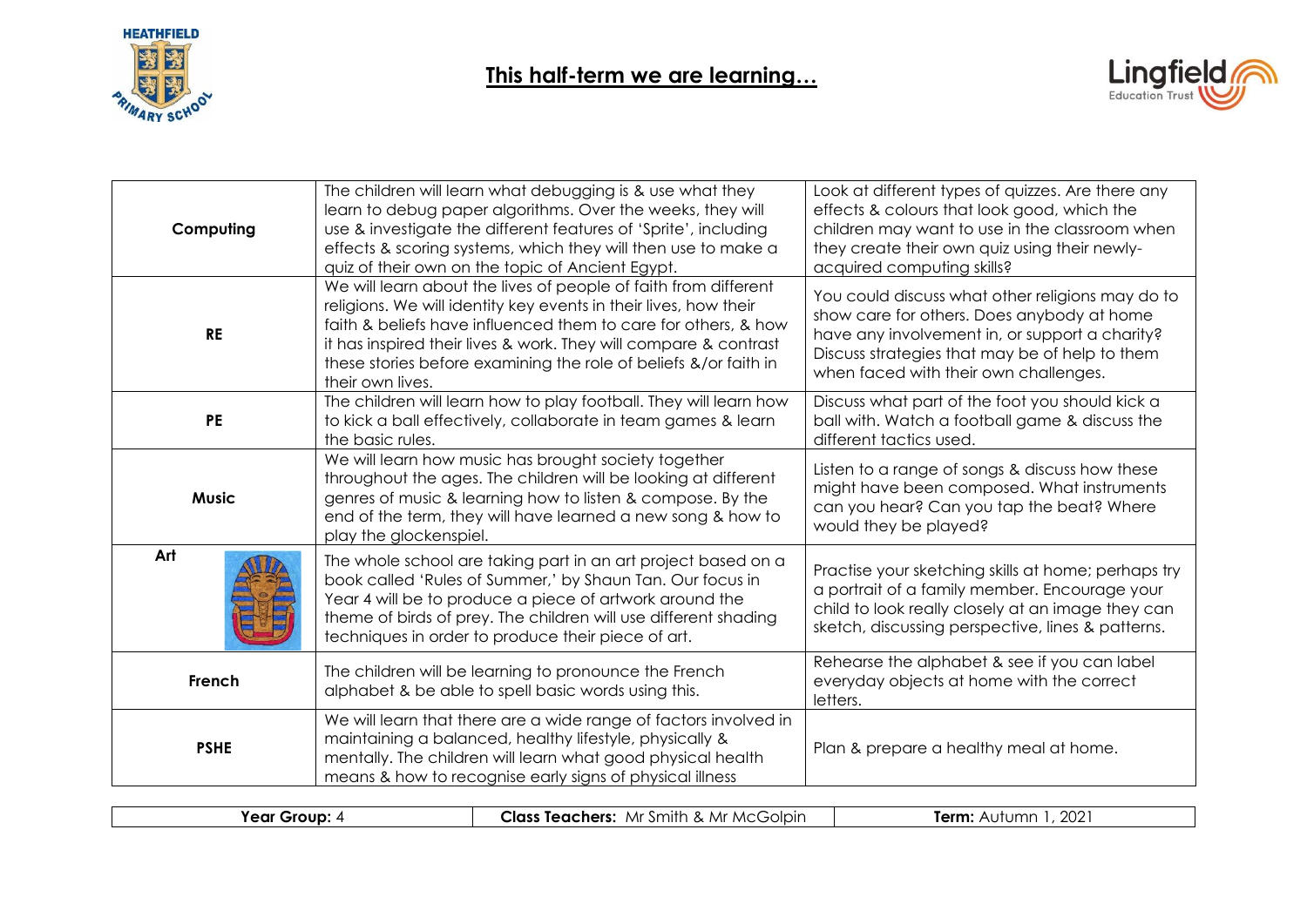



| <b>Curriculum Area</b>     | Areas to be taught in school                                                                                                                                                                                                                                                                                                                                                                                                                                                                                                                                                                  | Possible activities to be done at home                                                                                                                                                                                                                                                                                                                                                      |
|----------------------------|-----------------------------------------------------------------------------------------------------------------------------------------------------------------------------------------------------------------------------------------------------------------------------------------------------------------------------------------------------------------------------------------------------------------------------------------------------------------------------------------------------------------------------------------------------------------------------------------------|---------------------------------------------------------------------------------------------------------------------------------------------------------------------------------------------------------------------------------------------------------------------------------------------------------------------------------------------------------------------------------------------|
| <b>English</b>             | During our English lessons this half term, we will be reading, 'How to<br>Train your Dragon'. We will write an information text all about a<br>dragon, as well as a persuasive argument. We will also read, 'The<br>Tunnel,' before writing a newspaper report about the events in this<br>book. We will be learning about a range of punctuation, spelling &<br>grammar techniques to apply in our writing. We will also read a<br>range of texts (including non-fiction & poetry) to develop our skills of<br>retrieving information & inferring what characters are thinking &<br>feeling. | We would like children to read at home & get their<br>reading record signed at least 3 times each week.<br>Reading a range of texts, including magazines,<br>comics, non-fiction texts & poetry will help to develop<br>their fluency & understanding.<br>You could watch the film version of, 'How to Train Your<br>Dragon' & ask your child how it is similar & different to<br>the book. |
| <b>Maths</b>               | In maths, the children will be developing their skills of mental<br>multiplication & division, including multiplication table facts up to<br>12x12. They will recognise & use factor pairs & multiply 2-/3-digit<br>numbers by a 1-digit number using a formal layout. They will measure<br>& calculate the perimeter of regular & irregular rectilinear shapes.<br>They will learn to 'tell the story' of bar charts & time graphs.                                                                                                                                                          | By the end of Year 4, children are expected to know<br>all of the times tables & related division facts, up to<br>12x12. Ways to practise: online games, songs, writing<br>them down, oral rehearsal. Encouraging your child to<br>use Times Tables Rockstars frequently will also help to<br>improve their recall of times tables facts.                                                   |
| <b>Science - Chemistry</b> | Through the topic, 'States of Matter', we will learn about the<br>differences between solids, liquids & gases. We will classify a range                                                                                                                                                                                                                                                                                                                                                                                                                                                       | Encourage your child to talk about their learning &<br>see if they can identify examples of different solids,                                                                                                                                                                                                                                                                               |
| $\overline{\cdots}$        | of items & identify their properties. We will then explore how water<br>changes state. Through an investigation, to find the ideal conditions<br>for drying washing, we will learn about evaporation & the water<br>cycle.                                                                                                                                                                                                                                                                                                                                                                    | liquids & gases. Perhaps they could explore whether<br>the ingredients you use in cooking are solids or liquids<br>or discuss what is happening to the water in the kettle<br>when steam can be seen coming from it.                                                                                                                                                                        |
| Geography                  | We will explore a range of questions about water: What does water<br>look like? What is the water cycle? How are rain clouds made? How<br>do we clean water? Why does the land flood? What are the effects<br>of water pollution?                                                                                                                                                                                                                                                                                                                                                             | Have some fun & do an experiment of your own! You<br>could put out some containers & measure how much<br>rainfall we get in a week or month!                                                                                                                                                                                                                                                |
| Computing                  | This half-term in computing, we are looking at Internet safety: What<br>is a virus? How can we report things that don't look right? Who &<br>what can we trust?                                                                                                                                                                                                                                                                                                                                                                                                                               | Continue to oversee your child online & show them<br>how to report things that are bad or inappropriate.<br>Login to Purple Mash to complete some 2Dos. If you<br>don't know your child's login, please ask the class<br>teacher.                                                                                                                                                           |

| Year Group: | ∴Smith<br>Class<br>Teachers:<br>MC <sup>C</sup><br><b>Mr</b><br>CGOIDIN.<br>Mr<br>$\alpha$ | 202<br>Term:<br>Autumr |
|-------------|--------------------------------------------------------------------------------------------|------------------------|